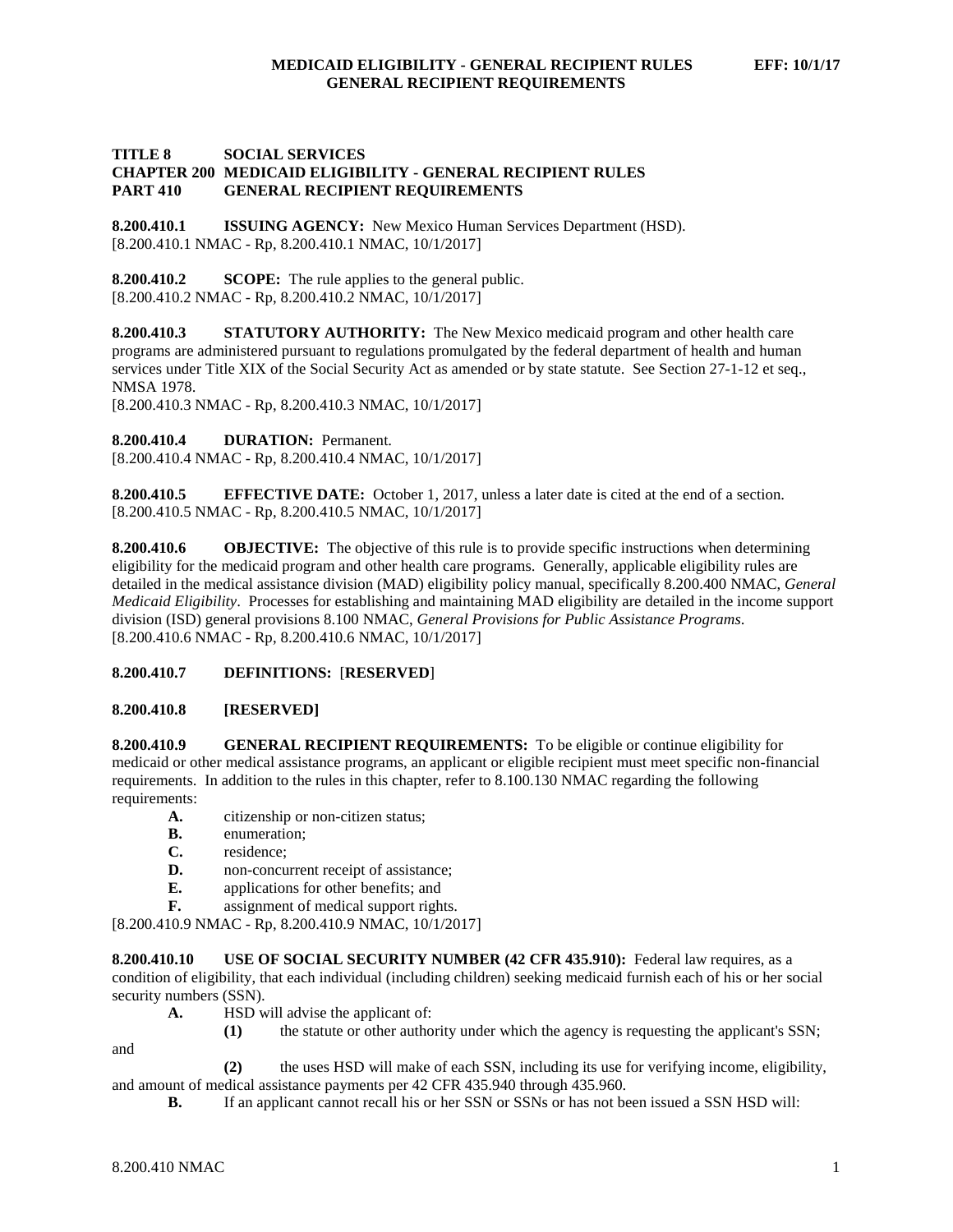**(1)** assist the applicant in completing an application for an SSN;

**(2)** obtain evidence required under the social security administration (SSA) regulations to establish the age, the citizenship or non-citizen status, and the true identity of the applicant; and

**(3)** either send the application to SSA or, if there is evidence that the applicant has previously been issued a SSN, request SSA to furnish the number.

**C.** HSD cannot deny or delay services to an otherwise eligible individual pending issuance or verification of the individual's SSN by SSA or if the individual meets one of the exceptions in Paragraph (5) of Subsection A of 8.200.410.10 NMAC.

**D.** HSD will verify the SSN furnished by an applicant or beneficiary with SSA to ensure the SSN was issued to that individual, and to determine whether any other SSNs were issued to that individual.

**E.** Exception:

**(1)** The requirement of Paragraph (3) of Subsection A of 8.200.410.10 NMAC does not apply and HSD may give a medicaid identification number to an individual who:

(a) is not eligible to receive an SSN;<br>(b) does not have an SSN and may of

**(b)** does not have an SSN and may only be issued an SSN for a valid non-work reason in accordance with 20 CFR 422.104; or

**(c)** refuses to obtain an SSN because of well-established religious objections.

**(2)** The identification number may be either an SSN obtained by HSD on the applicant's behalf or another unique identifier.

**(3)** The term well established religious objections means that the applicant;

**(a)** is a member of a recognized religious sect or division of the sect; and

**(b)** adheres to the tenets or teachings of the sect or division of the sect and for that reason is conscientiously opposed to applying for or using a national identification number.

**(4)** HSD may use the medicaid identification number established by HSD to the same extent as an SSN is used for purposes described in Subparagraph (b) of Paragraph (1) of Subsection A of 8.200.410.NMAC.

[8.200.410.10 NMAC - Rp, 8.200.410.10 NMAC, 10/1/2017]

**8.200.410.11 CITIZENSHIP:** To be eligible for medicaid, an individual must be a citizen of the United States; United States national or a non-citizen who meets the requirements set forth in either Subsection A or B of 8.200.410.11 NMAC.

**A. Non-citizens who entered the United States prior to August 22, 1996:** Non-citizens who entered the United States prior to August 22, 1996, will not be subject to the five-year bar for purposes of medicaid eligibility. These classes of non-citizens are as follows.

**(1)** Qualified non-citizens who entered the United States prior to August 22, 1996, and obtained their qualified non-citizen status prior to that date, are eligible for medicaid without the 5 year waiting period.

**(2)** Non-citizens who entered the United States prior to August 22, 1996, and remained continuously present in the United States until the date they obtained qualified non-citizen status on or after August 22, 1996; any single absence from the United States of more than 30 days, or a total aggregate of absences of more than 90 days, is considered to interrupt "continuous presence".

**(3)** Lawful Permanent Residents (LPRs) are qualified non-citizens per 8 USC 1641.

**B. Qualified non-citizens who entered the United States on or after August 22, 1996:**

**(1)** Qualified non-citizens who entered the United States on or after August 22, 1996, are barred from medicaid eligibility for a period of five years, other than emergency services (under Category 085), unless meeting an exception below. LPRs who adjust from a status exempt from the five-year bar are not subject to the five-year bar. The five-year bar begins on the date the non-citizen obtained qualified status. The following classes of qualified non-citizens are exempt from the five-year bar:

**(a)** a non-citizen admitted to the United States as a refugee under Section 207 of the Immigration and Nationality Act;

**(b)** a non-citizen granted asylum under Section 208 of the Immigration and Nationality Act;

**(c)** a non-citizen whose deportation is withheld under Section 243(h) of the Immigration and Nationality Act;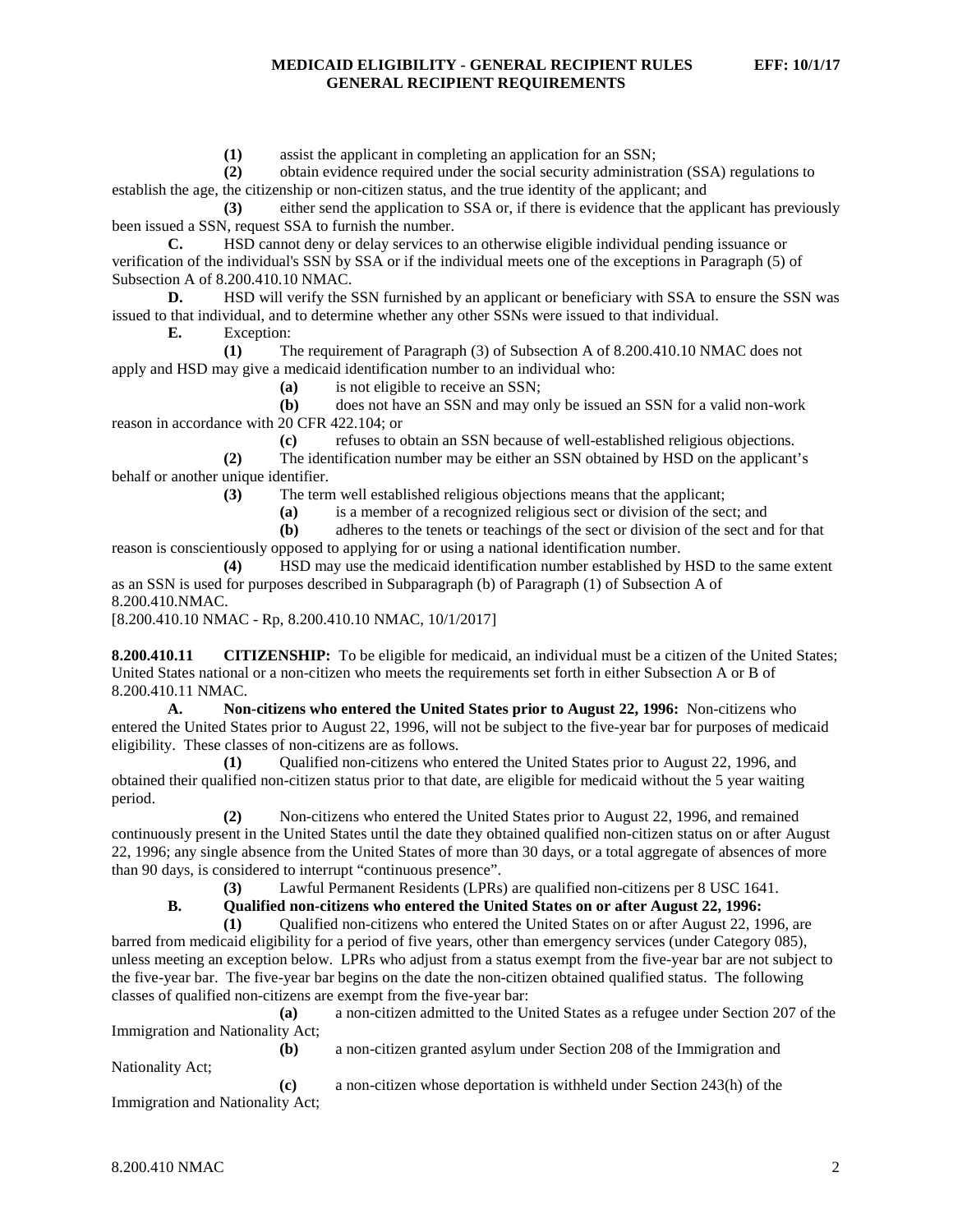**(d)** a non-citizen who is lawfully residing in the state and who is a veteran with an honorable discharge not on account of non-citizen status; is on active duty other than on active duty for training, in the armed forces of the United States; or the spouse or unmarried dependent child under the age of 18 of such veteran or active duty non-citizen;

**(e)** a non-citizen who was granted status as a Cuban and Haitian entrant, as defined in Section 501(e) of the Refugee Education Assistance Act of 1980;

**(f)** a non-citizen granted Amerasian immigrant status as defined under Section 584 of the Foreign Operations, Export Financing and Related Programs Appropriations Act, 1988;<br>(g) victims of a severe form of trafficking, in accordance with

victims of a severe form of trafficking, in accordance with Section 107(b)(1) of the Trafficking Victims Protection Act of 2000, P.L. 106-386;

**(h)** members of a federally recognized Indian tribe, as defined in 25 U.S.C. 450b(e);<br>**(i)** American Indians born in Canada to whom Section 289 of the Immigration and

**(i)** American Indians born in Canada to whom Section 289 of the Immigration and

Nationality Act applies;

**(j)** Afghan and Iraqi special immigrants under Section 8120 of Pub. L. 111-118 of the Department of Defense Appropriations Act, 2010; and

**(k)** Non-citizens receiving SSI.

**(2)** Qualified non-citizen: A "qualified non-citizen", for purposes of this regulation, is a noncitizen, who at the time the non-citizen applies for, recieves, or attempts to receive a federal public benefit, is:

**(a)** a non-citizen who is granted asylum under Section 208 of such act; or

**(b)** a refugee who is admitted to the United States under Section 207 of the act; or

**(c)** an Amerasian who is admitted to the United States under Section 207 of the act;

or

**(d)** a non-citizen who is paroled into the United States under Section 212(d)(5) of such act for a period of at least one year; or

**(e)** a non-citizen whose deportation is being withheld under Section 243(h) of such act or under Section 241(b)(3); or

**(f)** a non-citizen who is granted conditional entry pursuant to  $203(a)(7)$  or such act as in effect prior to April 1, 1980; or

**(g)** a non-citizen who is a Cuban or Haitian entrant (as defined in Section 501(e) of the Refugee Education Assistance Act of 1980); or

**(h)** a non-citizen who has been battered per 8 USC 1641(c) or subject to extreme cruelty in the United States by a spouse or a parent or by a member of the spouse's or parent's family who is residing in the same household as the non-citizen; but only after having resided in the United States for at least five calendar years from the date the non-citizen obtained qualified status. The child or children of a battered non-citizen meeting these requirements are also eligible.

parents; or

**(i)** victims of a severe form of trafficking and their spouses, children, siblings, or

or

**(j)** members of a federally recognized Indian tribe, as defined in 25 U.S.C. 450b(e); **(k)** American Indians born in Canada to whom Section 289 of the Immigration and

Nationality Act applies; or **(l)** Afghan and Iraqi special immigrants under Section 8120 of Pub. L. 111-118 of

the Department of Defense Appropriations Act, 2010.

**(3)** Children under age 21 and pregnant women exempt from the five year bar: As authorized by CHIPRA 2009 legislation, New Mexico medicaid allows lawfully residing children under age 21 and pregnant women, if otherwise eligible including meeting state residency and income requirements, to obtain medicaid coverage. Lawfully residing children under age 21 and pregnant women must meet the residency requirement as set forth in 8.200.410.12 NMAC. A child or pregnant woman is considered lawfully present if he or she is:

**(a)** a non-citizen in nonimmigrant status who has not violated the terms of the status under which he or she was admitted or to which he or she has changed after admission as defined under 8 USC  $1101(a)(15);$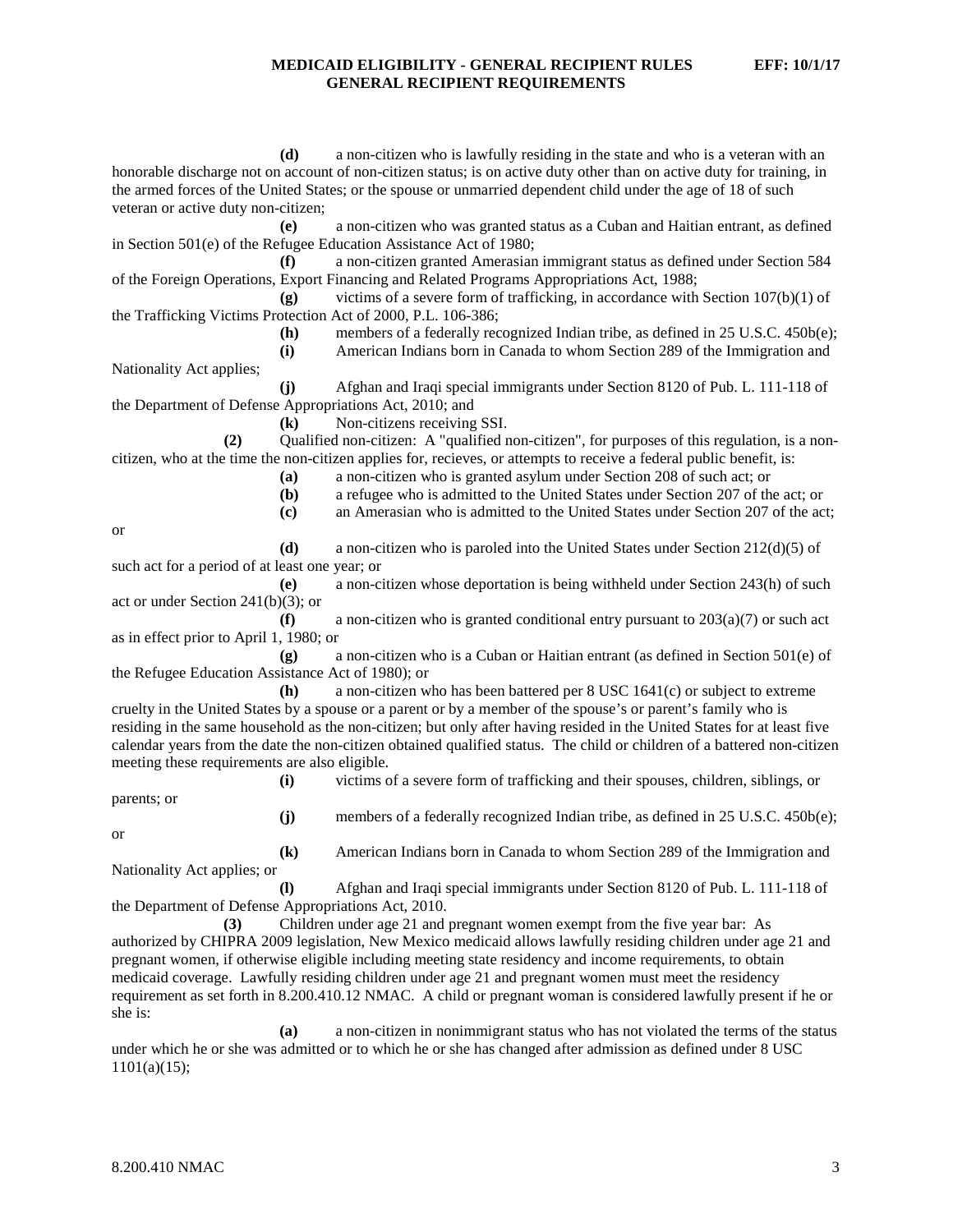**(b)** a non-citizen who has been paroled into the United States pursuant to Section 212(d)(5) of the Immigration and Nationality Act (8 U.S.C. Section 1182(d)(5)) for less than one year, except for a non-citizen paroled for prosecution, for deferred inspection or pending removal proceedings; **(c)** a non-citizen who belongs to one of the following classes: **(i)** aliens currently in temporary resident status pursuant to Section 210 or 245A of the Immigration and Nationality Act (8 U.S.C. Section1160 or 1255a, respectively); **(ii)** non-citizens currently under temporary protected status (TPS) pursuant to Section 244 of the Immigration and Nationality Act (8 U.S.C. Section 1254a), and pending applicants for TPS who have been granted employment authorization; **(iii)** non-citizens who have been granted employment authorization under 8 CFR 274a.12(c)(9), (10), (16), (18), (20), (22), or (24);<br>(iv) family uni family unity beneficiaries pursuant to Section 301 of Pub. L. 101-649, as amended; **(v)** non-citizens currently under deferred enforced departure (DED) pursuant to a decision made by the president; **(vi)** non-citizens currently in deferred action status except those with deferred action under "Defined Action for Childhood Arrivals" who are not considered lawfully present. **(vii)** non-citizens whose visa petitions have been approved and who have a pending application for adjustment of status; **(d)** A non-citizen with pending applicants for asylum under Section 208(a) of the INA (8 U.S.C. Section 1158) or for withholding of removal under Section 241(b)(3) of the INA (8 U.S.C. Section 1231) or under the convention against torture who has been granted employment authorization, or is an applicant under the age of 14 and has had an application pending for at least 180 days; **(e)** non-citizens whose applications for withholding of removal under the convention against torture have been granted; **(f)** children who have pending applications for special immigrant juvenile status as described in Section  $101(a)(27)(J)$  of the Immigration and Nationality Act (8 U.S.C. Section1101(a)(27)(J)); **(g)** non-citizens who are lawfully present in American Samoa under the immigration laws of American Samoa; or **(h)** victims of trafficking. **(4)** Non-citizen sponsors (where an affidavit of sponsorship was executed pursuant to Section 213 of the Immigration and Nationality Act subsequent to August 22, 1996): The income and resources of a non-citizen sponsor, of any individual applying for medicaid, are deemed available to the applicant, when an affidavit of support is executed pursuant to Section 213 of the Immigration and Nationality Act, on or after August 22, 1996. This counting of non-citizen sponsor income and resources is effective until the sponsored non-citizen achieves citizenship. **(5)** The state assures that it provides limited medicaid services for treatment of an emergency medical condition, not related to an organ transplant procedure, as defined in  $1903(v)(3)$  of the social security act and 8.285.400 NMAC and implemented at 42 CFR 440.255, to the following individuals who meet all medicaid eligibility requirements, except documentation of citizenship or satisfactory immigration status or present an SSN. **(a)** qualified non-citizens subject to the 5 year waiting period described in 8 USC 1613; or

**(b)** non-qualified non-citizens, unless covered as a lawfully residing child or pregnant woman by the state under the option in accordance with  $1903(v)(4)$  and implemented at 42 CFR 435.406(b).

[8.200.410.11 NMAC - Rp, 8.200.410.11 NMAC, 10/1/2017]

#### **8.200.410.12 TYPES OF ACCEPTABLE DOCUMENTARY EVIDENCE OF CITIZENSHIP (42 CFR 435.407):**

**A**. **Stand-alone evidence of citizenship:** The following must be accepted as sufficient documentary evidence of citizenship:

**(1)** A U.S. passport, including a U.S. passport card issued by the department of state, without regard to any expiration date as long as such passport or card was issued without limitation.

**(2)** A certificate of naturalization.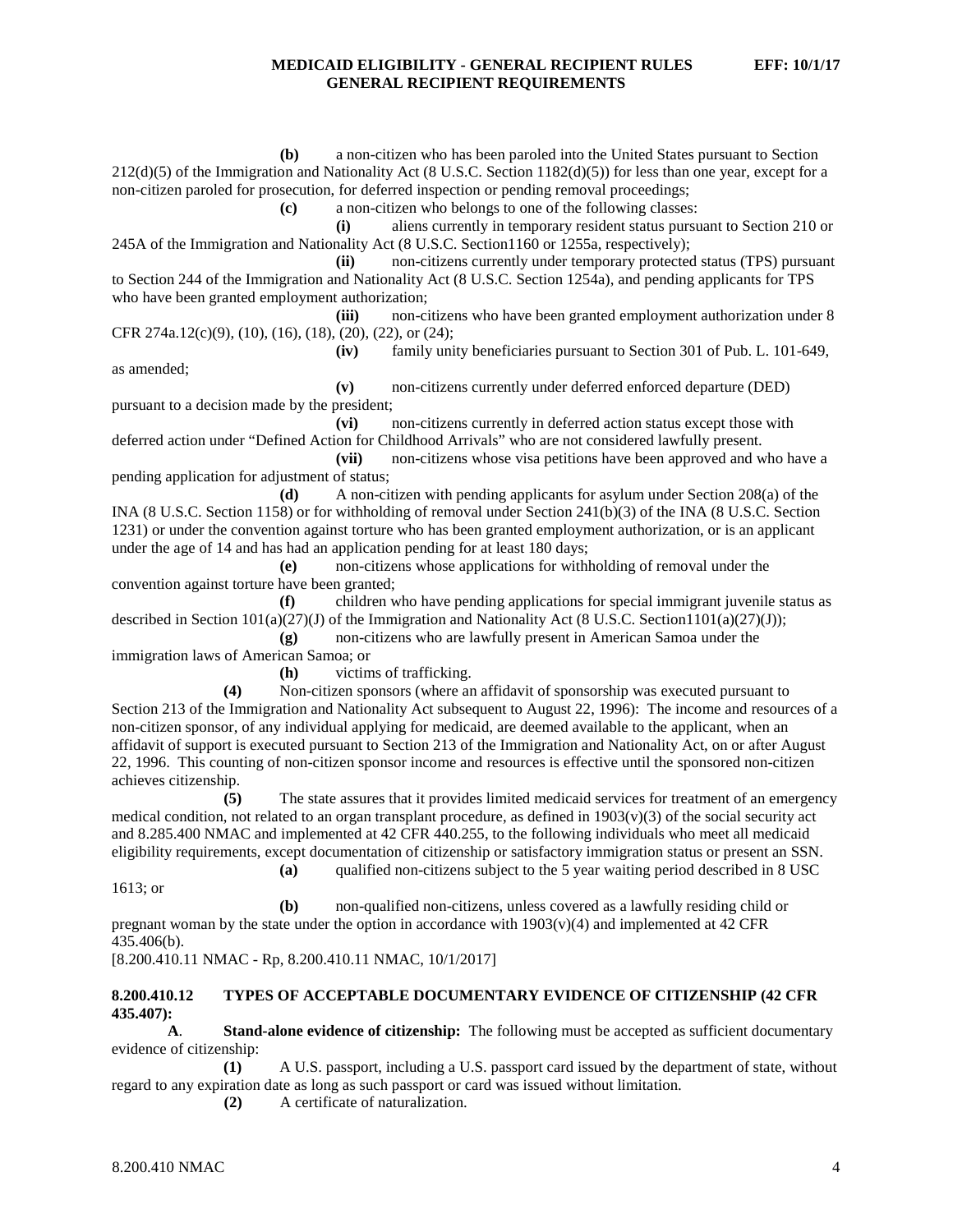**(3)** A certificate of U.S. citizenship.

**(4)** A valid state-issued driver's license if the state issuing the license requires proof of U.S. citizenship, or obtains and verifies a SSN from the applicant who is a citizen before issuing such license.

**(a)** A real ID issued on or after November 14, 2016 is sufficient documentary

evidence of citizenship.

**(b)** A driver authorization card (DAC) is not sufficient documentary evidence of

citizenship.

**(5)** Documentary evidence issued by a federally recognized indian tribe identified in the federal register by the bureau of Indian affairs within the U.S. department of the interior, and including tribes located in a state that has an international border, which;

- **(a)** Identifies the federally recognized indian tribe that issued the document;<br>**(b)** Identifies the individual by name; and
- **(b)** Identifies the individual by name; and
- **(c)** Confirms the individual's membership, enrollment, or affiliation with the tribe.

**(d)** Documents described in Paragraph (5) of Subsection A of 8.200.410.12 NMAC

include, but are not limited to:

- **(i)** A tribal enrollment card;
- **(ii)** A certificate of degree of indian blood;
- **(iii)** A tribal census document;
- **(iv)** Documents on tribal letterhead, issued under the signature of the

appropriate tribal official, that meet the requirements of Paragraph (5) of Subsection A of 8.200.410.12 NMAC. **(6)** A data match with the SSA.

**B. Evidence of citizenship:** If an applicant does not provide documentary evidence from the list in Subsection A of 8.200.410.12 NMAC, the following must be accepted as satisfactory evidence to establish citizenship if also accompanied by an identity document listed in Subsection C of 8.200.410.12 NMAC:

**(1)** A U.S. public birth certificate showing birth in one of the 50 States, the District of Columbia, Guam, American Samoa, Swain's Island, Puerto Rico (if born on or after January 13, 1941), the Virgin Islands of the U.S. or the Commonwealth of the Northern Mariana Islands (CNMI) (if born after November 4, 1986, (CNMI local time)). The birth record document may be issued by a state, commonwealth, territory, or local jurisdiction. If the document shows the individual was born in Puerto Rico or the Northern Mariana Islands before the applicable date referenced in Paragraph (1) of Subsection B of 8.200.410.12 NMAC, the individual may be a collectively naturalized citizen. The following will establish U.S. citizenship for collectively naturalized individuals:

**(a)** Puerto Rico: Evidence of birth in Puerto Rico and the applicant's statement that he or she was residing in the U.S., a U.S. possession, or Puerto Rico on January 13, 1941;

**(b)** Northern Mariana Islands (NMI) (formerly part of the Trust Territory of the Pacific Islands (TTPI));

**(i)** Evidence of birth in the NMI, TTPI citizenship and residence in the NMI, the U.S., or a U.S. Territory or possession on November 3, 1986, (NMI local time) and the applicant's statement that he or she did not owe allegiance to a foreign state on November 4, 1986 (NMI local time);

**(ii)** Evidence of TTPI citizenship, continuous residence in the NMI since before November 3, 1981 (NMI local time), voter registration before January 1, 1975, and the applicant's statement that he or she did not owe allegiance to a foreign state on November 4, 1986 (NMI local time);

**(iii)** Evidence of continuous domicile in the NMI since before January 1, 1974, and the applicant's statement that he or she did not owe allegiance to a foreign state on November 4, 1986 (NMI local time). Note: If a person entered the NMI as a nonimmigrant and lived in the NMI since January 1, 1974, this does not constitute continuous domicile and the individual is not a U.S. citizen.

**(2)** A certification of report of birth, issued to U.S. citizens who were born outside the U.S.

- **(3)** A report of birth abroad of a U.S. citizen.
- **(4)** A certification of birth in the U.S.
- **(5)** A U.S. citizen identification card.

**(6)** A Northern Marianas identification card issued by the U.S. department of homeland security (or predecessor agency).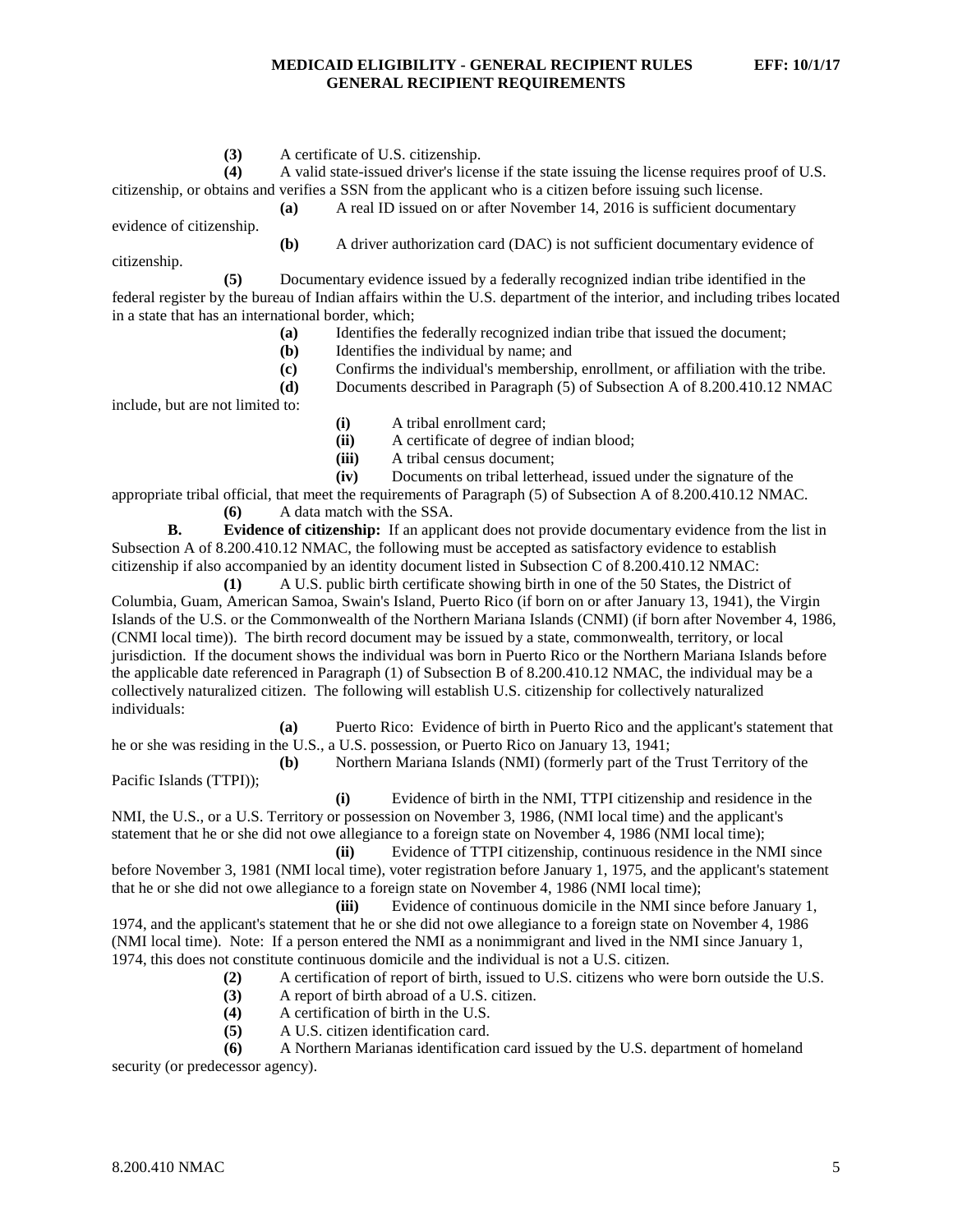**(7)** A final adoption decree showing the child's name and U.S. place of birth, or if an adoption is not final, a statement from a state-approved adoption agency that shows the child's name and U.S. place of birth.

- **(8)** Evidence of U.S. civil service employment before June 1, 1976.
- **(9)** U.S. military record showing a U.S. place of birth.

**(10)** A data match with the Systematic Alien Verification for Entitlements (SAVE) Program or any other process established by the department of homeland security (DHS) to verify that an individual is a citizen.

**(11)** Documentation that a child meets the requirements of section 101 of the Child Citizenship Act of 2000 as amended (8 U.S.C. 1431).

**(12)** Medical records, including, but not limited to, hospital, clinic, or doctor records or admission papers from a nursing facility, skilled care facility, or other institution that indicate a U.S. place of birth.

**(13)** Life, health, or other insurance record that indicates a U.S. place of birth.

(14) Official religious record recorded in the U.S. showing that the birth occurred in the U.S. (15) School records, including pre-school, head start and daycare, showing the child's name

**(15)** School records, including pre-school, head start and daycare, showing the child's name and U.S. place of birth.

**(16)** Federal or state census record showing U.S. citizenship or a U.S. place of birth.

**(17)** If the applicant does not have one of the documents listed in Subsection A or Paragraph (1) through (17) of Subsection B of 8.200.410.12 NMAC, he or she may submit an affidavit signed by another individual under penalty of perjury who can reasonably attest to the applicant's citizenship, and that contains the applicant's name, date of birth, and place of U.S. birth. The affidavit does not have to be notarized.

### **C. Evidence of identity:**

**(1)** HSD will accept the following as proof of identity, provided such document has a photograph or other identifying information sufficient to establish identity, including, but not limited to, name, age, sex, race, height, weight, eye color, or address:

**(a)** Identity documents listed at 8 CFR 274a.2 (b)(1)(v)(B)(1), except a driver's license issued by a Canadian government authority.

- **(b)** Driver's license issued by a state or territory.
- **(c)** School identification card.
- **(d)** U.S. military card or draft record.
- **(e)** Identification card issued by the federal, state, or local government.
- **(f)** Military dependent's identification card.
- **(g)** U.S. coast guard merchant mariner card.

**(h)** For children under age 19, a clinic, doctor, hospital, or school record, including preschool or day care records.

**(i)** Two other documents containing consistent information that corroborates an applicant's identity. Such documents include, but are not limited to, employer identification cards; high school, high school equivalency and college diplomas; marriage certificates; divorce decrees; and property deeds or titles.

**(2)** Finding of identity from a federal or state governmental agency. The agency may accept as proof of identity a finding of identity from a federal agency or another state agency including but not limited to a public assistance, law enforcement, internal revenue or tax bureau, or corrections agency, if the agency has verified and certified the identity of the individual.

**(3)** If the applicant does not have any document specified in Paragraph (1) of Subsection C of 8.200.410.12 NMAC and identity is not verified under Paragraph (2) of Subsection C 8.200.410.12 NMAC, the agency must accept an affidavit signed, under penalty of perjury, by a person other than the applicant who can reasonably attest to the applicant's identity. Such affidavit must contain the applicant's name and other identifying information establishing identity, as described in Paragraph (1) of Subsection C 8.200.410.12 NMAC. The affidavit does not have to be notarized.

**D. Verification of citizenship by a federal agency or another state:** HSD may rely, without further documentation of citizenship or identity, on a verification of citizenship made by a federal agency or another state agency, if such verification was done on or after July 1, 2006.

**E. Assistance with obtaining documentation**: HSD will provide assistance to individuals who need assistance in securing satisfactory documentary evidence of citizenship in a timely manner.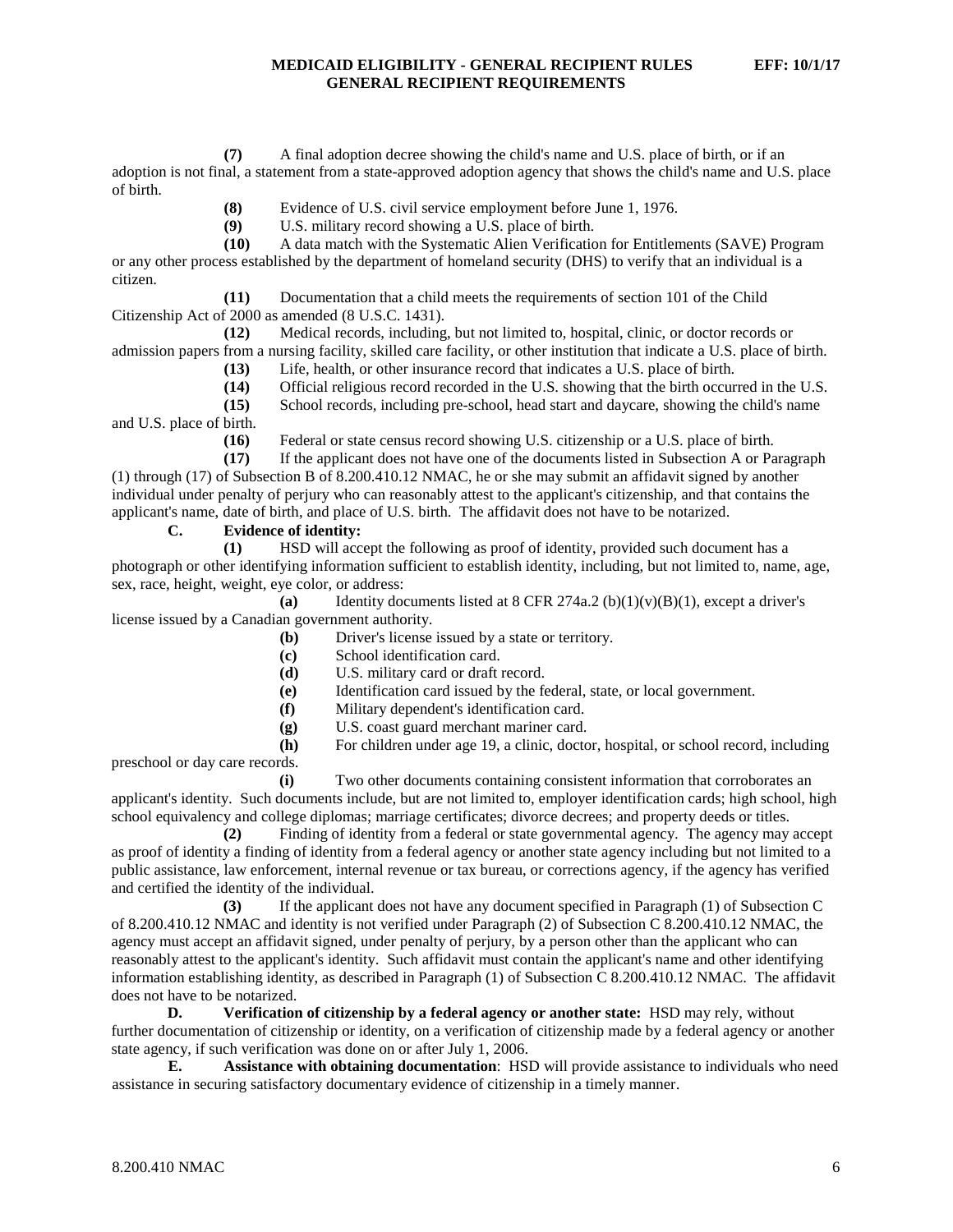**F. Documentary evidence:** A photocopy, facsimile, scanned or other copy of a document must be accepted to the same extent as an original document under this section, unless information on the copy submitted is inconsistent with other information available to HSD or HSD otherwise has reason to question the validity of, or the information in, the document.

[8.200.410.12 NMAC - N, 10/1/2017]

#### **8.200.410.13 REASONABLE OPPORTUNITY PERIOD (42 CFR 435.956(b)):**

**A.** HSD provides a reasonable opportunity period to individuals who have made a declaration of citizenship or satisfactory immigration status in accordance with 42 CFR 435.406, and for whom the HSD is unable to verify citizenship or satisfactory immigration status. During the reasonable opportunity period, the HSD continues efforts to complete verification of the individual's citizenship or satisfactory immigration status, or request documentation if necessary. The HSD provides notice of such opportunity that is accessible to persons who have limited English proficiency and individuals with disabilities, consistent with 42 CFR 435.905(b). During such reasonable opportunity period, the HSD must, if relevant to verification of the individual's citizenship or satisfactory immigration status:

**(1)** in the case of individuals declaring citizenship who do not have an SSN at the time of such declaration, assist the individual in obtaining an SSN in accordance with 42 CFR 435.910 and Parargraph (2) of Subsection A of 8.200.410.10 NMAC, and attempt to verify the individual's citizenship once an SSN has been obtained and verified;

**(2)** provide the individual with information on how to contact the electronic data source so that he or she can attempt to resolve any inconsistencies defeating electronic verification directly with such source, and pursue verification of the individual's citizenship or satisfactory immigration status if the individual or source informs the HSD that the inconsistencies have been resolved; and

**(3)** provide the individual with an opportunity to provide other documentation of citizenship or satisfactory immigration status, in accordance with section 1137(d) of the Act and 42 CFR 435.406 or 435.407 and 8.200.410.12 NMAC.

**B.** The reasonable opportunity period:

**(1)** begins on the date on which the notice is received by the individual. The date on which the notice is received is considered to be five days after the date on the notice, unless the individual shows that he or she did not receive the notice within the five-day period; and

**(2)** ends on the earlier of the date the HSD verifies the individual's citizenship or satisfactory immigration status or determines that the individual did not verify his or her citizenship or satisfactory immigration status or 90 days except that;

**(3)** HSD extends the reasonable opportunity period beyond 90 days, allowing for up to three 10 day extensions, for individuals declaring to be in a satisfactory immigration status if the HSD determines that the individual is making a good faith effort to obtain any necessary documentation or the agency needs more time to verify the individual's status through other available electronic data sources or to assist the individual in obtaining documents needed to verify his or her status.

**(4)** if, by the end of the reasonable opportunity period, the individual's citizenship or satisfactory immigration status has not been verified the HSD will take action within 30 days to terminate eligibility. [8.200.410.13 NMAC - N, 10/1/2017]

**8.200.410.14 RESIDENCE:** To be eligible for medicaid, an applicant or eligible recipient must be living in New Mexico on the date of application and final determination of eligibility and have demonstrated an intention to remain in the state.

**A. Establishing residence:** Residence is established by living in the state and carrying out the types of activities associated with day-to-day living, such as occupying a home, enrolling a child in school or getting a state driver's license. An applicant or recipient who is homeless is considered to have met the residence requirements if he or she intends to remain in the state.

**B. Recipients receiving benefits out-of-state:** An applicant or an eligible recipient who receives financial or medical assistance in another state which makes residence in that state a condition of eligibility are considered residents of that state until the ISD office receives verification from the other state agency indicating that it has been notified by an applicant or eligible recipient of the abandonment of residence in that state.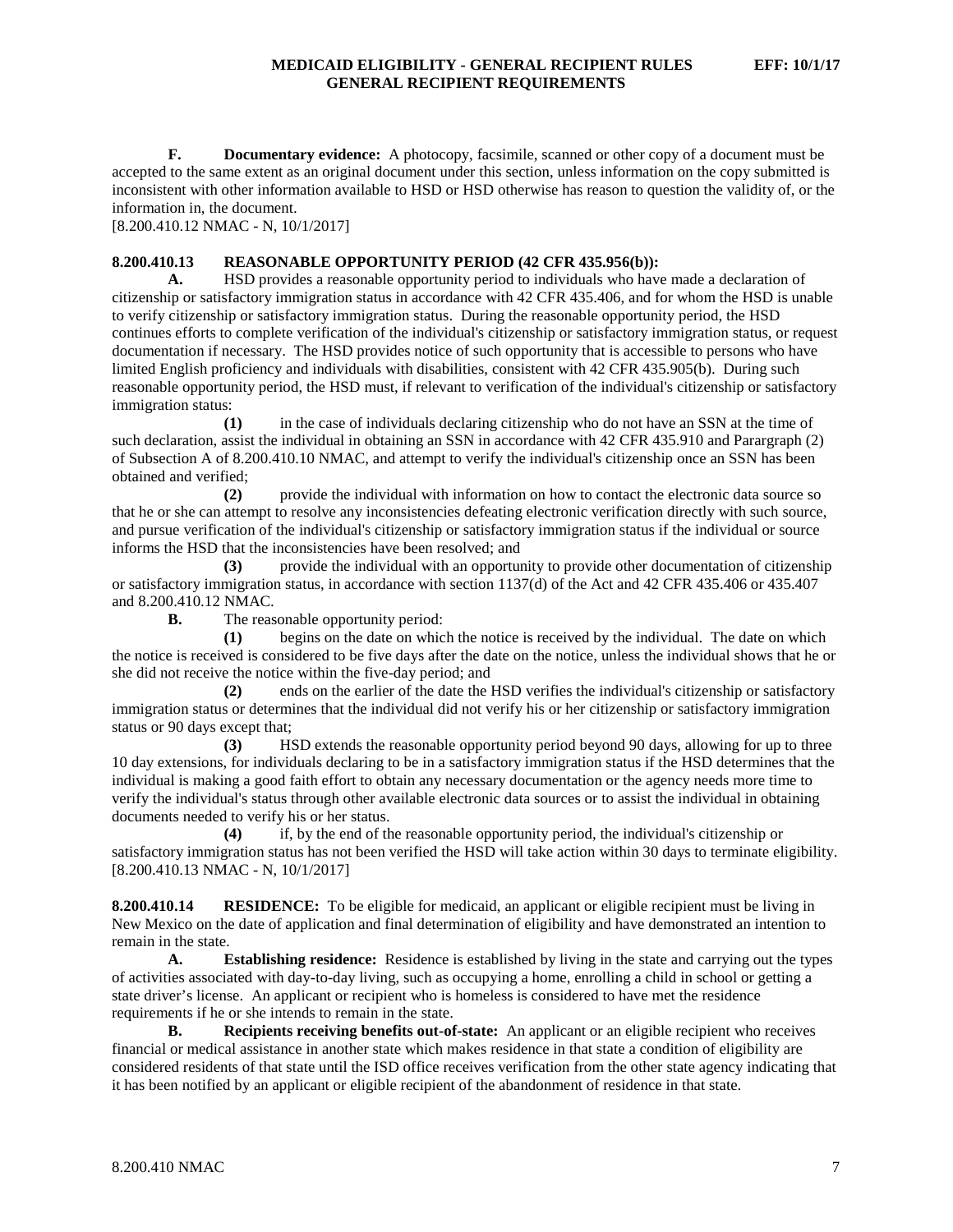**C. Individuals court ordered into full or partial responsibility of the state children youth and families department (CYFD):** When CYFD places a child in a new state of residence, the new state of residence is responsible for the provision of medicaid; however, the state must provide limited medicaid coverage for medicaid services that are part of the state medicaid benefit package and not available in the new state of residence.

**D. Abandonment:** Residence is not abandoned by temporary absences. Temporary absences occur when an eligible recipient leaves the state for specific purposes with time-limited goals. Residence is considered abandoned when the applicant or the eligible recipient leaves the state for any of the following reasons:

**(1)** intends to establish residence in another state;

**(2)** for no specific purpose with no clear intention of returning;

**(3)** applies for financial, food or medical assistance in another state which makes residence in that state a condition of eligibility; or<br>(4) for more the

**(4)** for more than 30 consecutive calendar days, without notifying HSD of his or her departure or intention of returning.

**E.** Evidence of immigration status may not be used to determine that an individual is not a state resident per 42 CFR 435.956 (c)(2).

[8.200.410.14 NMAC - Rp, 8.200.410.12, 10/1/2017]

# **8.200.410.15 NON-CONCURRENT RECEIPT OF ASSISTANCE:**

**A.** An applicant or an eligible recipient receiving medicaid in another state is not medical assistance program eligible in New Mexico except when:

**(1)** institutional care medicaid begins on a specific date within the month rather than automatically reverting to the first day of the month, if an applicant for institutional care medicaid (Category 081, 083 or 084) moves to New Mexico from another state and it can be verified that the other state will terminate the individual's medicaid eligibility under that state program prior to the initial eligibility date in New Mexico, the application may be approved even though the individual receives medicaid from the other state for part of the month; coverage in New Mexico begins after the end date of services from the other state;

**(2)** an individual is court ordered into full or partial responsibility CYFD; when CYFD places a child in a new state of residence, the new state of residence is responsible for the provision of medicaid; however, New Mexico must provide limited medicaid coverage for medicaid services that are part of New Mexico's medicaid benefit package and not available in the new state of residence.

**B.** An individual who is eligible for a full-coverage medicaid program may also be eligible for one of the medicare cost sharing medical assistance program categories. See 8.200.400 NMAC.

**C.** When a supplemental security income (SSI) recipient enters into a nursing home or hospital (institutionalized), SSA will re-evaluate SSI and related medicaid eligibility.

**(1)** When SSA determines that the individual remains eligible for SSI while institutionalized, the SSI benefit is adjusted as follows:

**(a)** if institutionalized for more than 90 calendar days - the SSI benefit is limited to thirty (\$30) a month; or

**(b)** if institutionalized for 90 calendar days or less - the SSI benefit continues at the regular amount.

**(2)** When SSA determines that the individual is not eligible for SSI, the individual or his or her authorized representative should file an application at HSD for institutional care medicaid. If the individual meets all factors of eligibility, approval of the institutional care medicaid application should be coordinated with the SSI closure date. If eligible, there will not be a break in eligibility and the individual shall not receive both SSI and institutional care medicaid in the same month pursuant to 8.281.400.10 NMAC. [8.200.410.15 NMAC - Rp, 8.200.410.13, 10/1/2017]

**8.200.410.16 APPLICATIONS FOR OTHER BENEFITS:** As a condition of eligibility, a medicaid applicant or an eligible recipient must take all necessary steps to obtain any annuities, pensions, retirement, and disability benefits to which they are entitled, within 30 calendar days from the date HSD furnishes notice of the potential benefit, unless they can show good cause for not doing so.

**A. Benefit types:** Annuities, pensions, retirement and disability benefits include, but are not limited to, veterans' compensation and pensions, old age survivors and disability insurance (OASDI) benefits, railroad retirement benefits, and unemployment compensation.